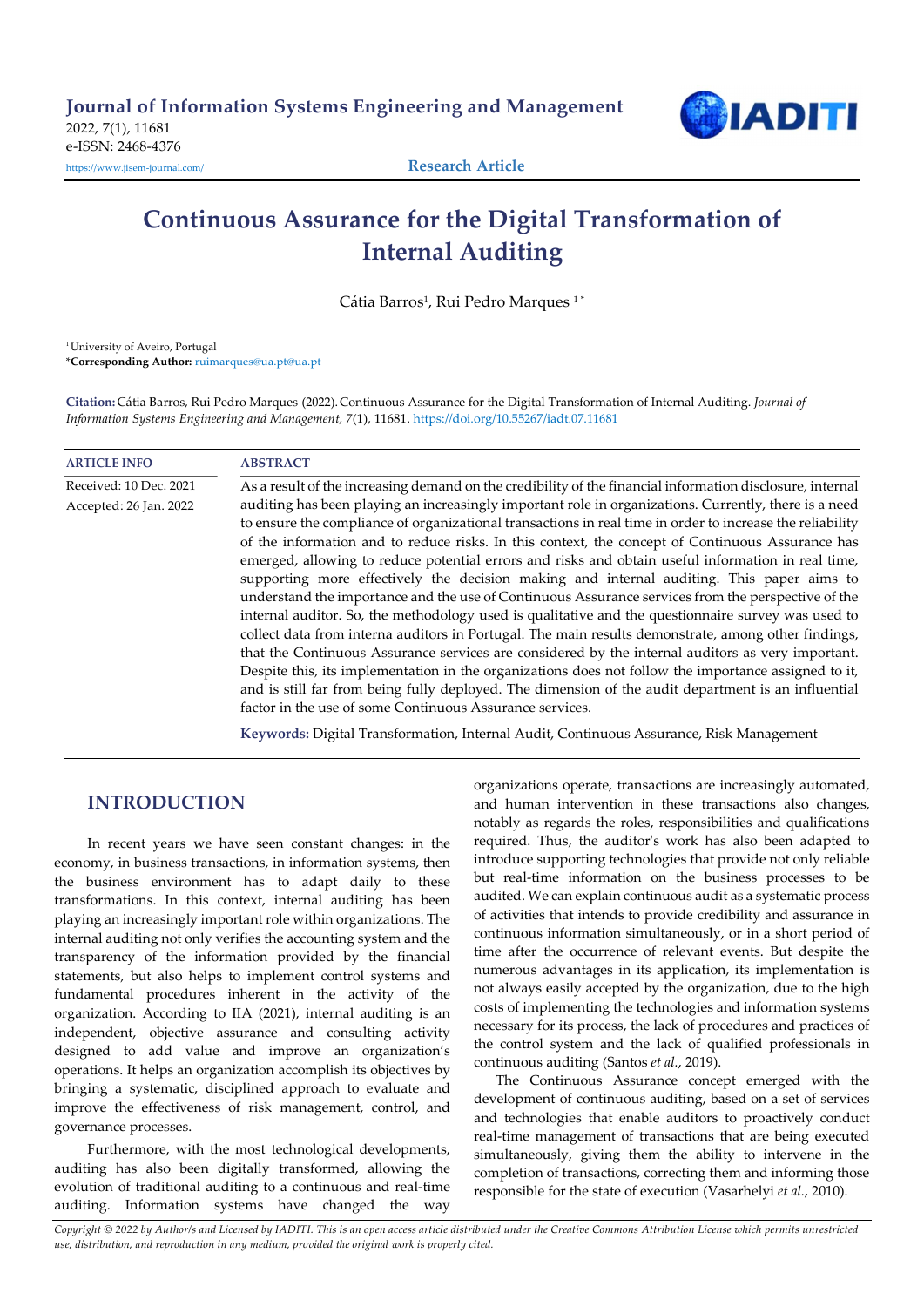The main objective of this study is to explore, from the internal auditor's perspective, the degree of importance and use of Continuous Assurance services. In addition to being a recent, innovative concept and there being no evidence of the existence of studies of this type, as we may have clues in the review made, it is also a topic that may have an impact on the future of organizations, since it provides a new and broad vision in which will be the digital transformation of internal audit. Its relevance is justified by the fact that internal auditing should be a constant and active presence of the organizations, providing effective management of them. The internal auditor should be aware that transformation of the audit because it not only changes your routine as your way of thinking.

This chapter is divided into five main sections, including this introduction. Next, the literature review is presented with the main concepts and models which support this work, as well as some related works more pertinent. Then it presents the methodology that led to this research. Before the conclusions, the results are presented and discussed.

# LITERATURE REVIEW

#### Continuous Assurance

Continuous Assurance is defined as the application of emerging information and communication technologies to the standard techniques of auditing, both mandatory periodic auditing and internal auditing (Vasarhelyi et al., 2010). In that view, the same authors add that Continuous Assurance appears as a pacesetter of the digital transformation of auditing as a pioneer in the evolution of transactional auditing from manual techniques to automated methods.

Furthermore, Continuous Assurance emerges as a set of services which aims to restore the credibility of auditing, simultaneously allowing organizations to meet the requirements of regulations. Hence, it can diagnose the company's viability and allegations of fraud and illegal acts, assessing the economy, efficiency and effectiveness of organizations (Murcia et al., 2008; Vasarhelyi et al., 2010).

Moreover, Continuous Assurance has provided a change in the auditing practice for the maximum possible degree of automation. Given the emphasis on the transformation of the entire auditing system, the development of Continuous Assurance requires a fundamental reassessment of all aspects of auditing, in particular on how data is made available to the auditor, how alerts are managed, what kind of reports are issued, and how often and to whom they are sent (Marques, 2019)

The terms Continuous Assurance, Continuous Auditing and Continuous Monitoring are sometimes used indiscriminately in literature. Therefore, it is crucial to understand what characterizes and distinguishes them, but mostly to understand how they can be relate to, complementing each other (Figure 1). Continuous Assurance is a statement on the adequacy and effectiveness of controls and integrity of information. Continuous monitoring of controls is at the center of Continuous Assurance strategies; however, the audit activity ensures that management activities are appropriate and effective so that organizations have a greater level of certainty about the effective operation of controls, about risk management and about the integrity of information used for decision making (Alles et al., 2003; Coderre, 2005; Kuhn and Sutton, 2006).



Figure 1. Continuous monitoring, auditing and assurance (adapted from (Coderre, 2005))

In turn, Continuous Auditing refers to activities undertaken to provide warranty and credibility to operations, besides giving a more timely character to issues of control and management of risk. Continuous Monitoring is responsible for constantly monitoring and evaluating business transactions and their related controls, enabling a real-time view on effectiveness of controls and on integrity of transactions ((Littley et al., 2010; Minnaar et al., 2008). Evaluating the combined results of Continuous Monitoring and audit procedures, auditors can provide Continuous Assurance. However, only recently has an effort been made to understand their differences and distinguish between the concepts.

In 2006, a survey (PricewaterhouseCoopers, 2006) concluded that Continuous Assurance triggered corporate sensitivity to its adoption because in 2005 only 35% had a continuous auditing or monitoring processes in place or were planning to develop one, and this value increased to 50% in 2006. It is interesting to observe that 56% of respondents said their continuous auditing processes include both manual and automated elements, 41% indicated their processes are entirely manual, and 3% reported having fully automated processes.

Another study by Institute of Internal Auditors and ACL (ACL, 2006) also showed similar results: 36% of surveyed organizations confirmed they implemented a Continuous Assurance approach in all their business processes or simply in some selected areas, and 39% intended to implement in the near future. However, it also states that regardless of the reasons that organizations may have had to neglect the continuing auditing in the past, the recent regulations, the stimulus for real-time monitoring and reporting of financial information and the ability to automate the traditional audit methods have strongly encouraged its adoption.

According to the subsection Related Works of this paper, we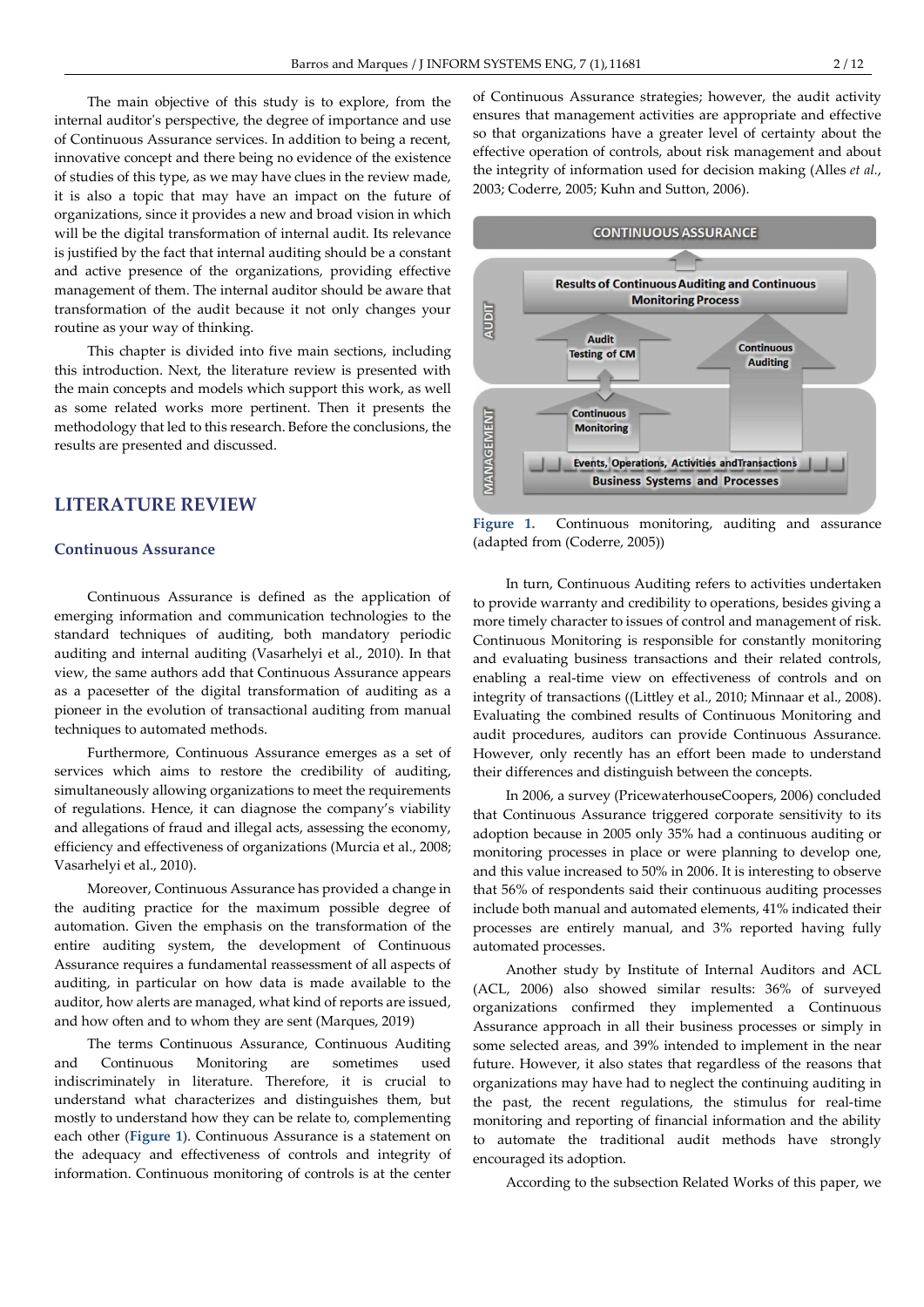can see that the implementations designated as providers of Continuous Assurance services, in the period 2002-2019, were still few and with some limitations regarding the diversity of services that Continuous Assurance should be expected to offer. This shows that this area is still developing and maturing. Also, other studies (Marques and Santos, 2017a, 2017b) also revealed with bibliometric studies that Continuous Assurance is not mature enough and is growing.

#### Objectives and Components

The objectives of Continuous Assurance, making it advantageous, are divided into four levels, which are difficult to define in a mutually exclusive way, but which serve to illustrate the functional dependence of Continuous Assurance on auditing (Alles et al., 2004):

 Level 1: Evaluation of Organizational Transactions - at this level, it is intended to evaluate organizational transactions, and analyze and verify the atomic actions of transactions execution. With the use of corporate systems, such as ERP (Enterprise Information System) systems, it is possible to analyze, aggregate and evaluate data in order to classify and monitor organizational transactions. At this level, input data should be tested in order to verify whether they are valid, and whether procedures in execution of transaction are consistent with the sequence of established operations Contrary to traditional auditing, with Continuous Assurance it is possible to do this check in real time due to automation and integration of audit procedures. This transaction control can use the formal specification of workflow of processes defined in the ERP systems as a standard behavior of transaction. Thus, it is possible to verify whether transactions have been executed in compliance with all provided steps to foresee the flow of transactions, and whether these are missing or failing.

 Level 2: Compliance of Performed Operations - at this level it is intended to ensure that procedures applied in the execution of organizational transactions are appropriate (for example, are consistent with the rules, norms, or standards set by the organization or by external regulatory entities).

 Level 3: Quality of Estimates and the Consistency of Aggregate Data - in some businesses, estimates and forecasts are often used because the measurement or direct determination of some information is difficult and expensive to obtain. A simple and economical alternative is to use a formal model to automatically get an estimate, then the auditor's task will be reduced only to verifying the acceptability of this model, which can be done only once and off-line, based on knowing whether the used parameter values in model are reasonable. This level of Continuous Assurance includes automation of analytical procedures based on internal and external parameters. The use of analytical procedures in an automated system of Continuous Assurance increases efficiency and effectiveness of auditing.

 Level 4: Evaluation of Organizational Decisions - the auditing carried out by using ERP systems and advanced financial instruments must incorporate complex and high-level assessments, which are especially important for decision making. Continuous Assurance and the current analytic technology allow the extensive gathering of exogenous evidence, which provides crucial input into these judgments. Continuous Assurance may use, for example data warehousing and data mining as tools that facilitate automation of some of these decisions, improving the quality of high-level decisions and decreasing the audit risk.

Continuous Assurance is divided into three distinct components, but complementary (Vasarhelyi et al., 2010):

 Continuous Controls Monitoring (CCM): Consists of a set of procedures to monitor the operation of internal control mechanisms;

 Continuous Data Assurance (CDA): Verifies the integrity of the data circulating in organizational information systems;

 Continuous Risk Monitoring and Assessment (CRMA): Measures the risk dynamically and allows to sustain an auditing plan.

## Model for Evaluating an Information System with Continuous Assurance

A model composed of four dimensions were proposed in order to evaluate an information system with Continuous Assurance services (Marques et al., 2016). It intends to be regarded as a referential set of requirements when developing this type of information systems. Marques et al. (2016) used the Delphi method to validate the model in order to ensure the relevance of inclusion of these dimensions and requirement and also a set of metrics to be included in each dimension. Furthermore, this model was successfully used in a more comprehensive research project (Marques et al., 2015).

It is composed of the dimensions Monitoring, Compliance, Estimation and Reporting, which comprise all objectives and components of a system with Continuous Assurance services (Marques et al., 2016):

 Dimension Monitoring relates with the objectives of level 1 and the component CCM. In this dimension, the following metrics may be found to assess whether the system can: monitor the various operations of a process as soon as they occur; identify an irregular (unforeseen or inconsistent) operation as soon as it occurs; verify whether the operations were processed at all the previous steps as required; detect lack of operations; and assess the continuity and completeness of transactions.

 Dimension Compliance includes the features of the component CDA and the objectives of level 2. The metrics associated to this dimension aims to assess whether the system can: recognize which known execution pattern was or has been followed by each organizational transaction monitored; ascertain which rules, conditions and procedures were fulfilled and unfulfilled in the organizational transactions monitored; detect potential errors; inhibit inappropriate events or behaviors; and help compliance with existing laws, policies, norms and procedures.

 Dimension Estimation covers the objectives of level 3 and the functions of the CRMA component. The metrics of this dimension assess whether the system can: estimate, given the current situation, what the possible results of the organizational transaction execution will be; and determine the execution pattern, or a set of execution patterns, which will be possible to be followed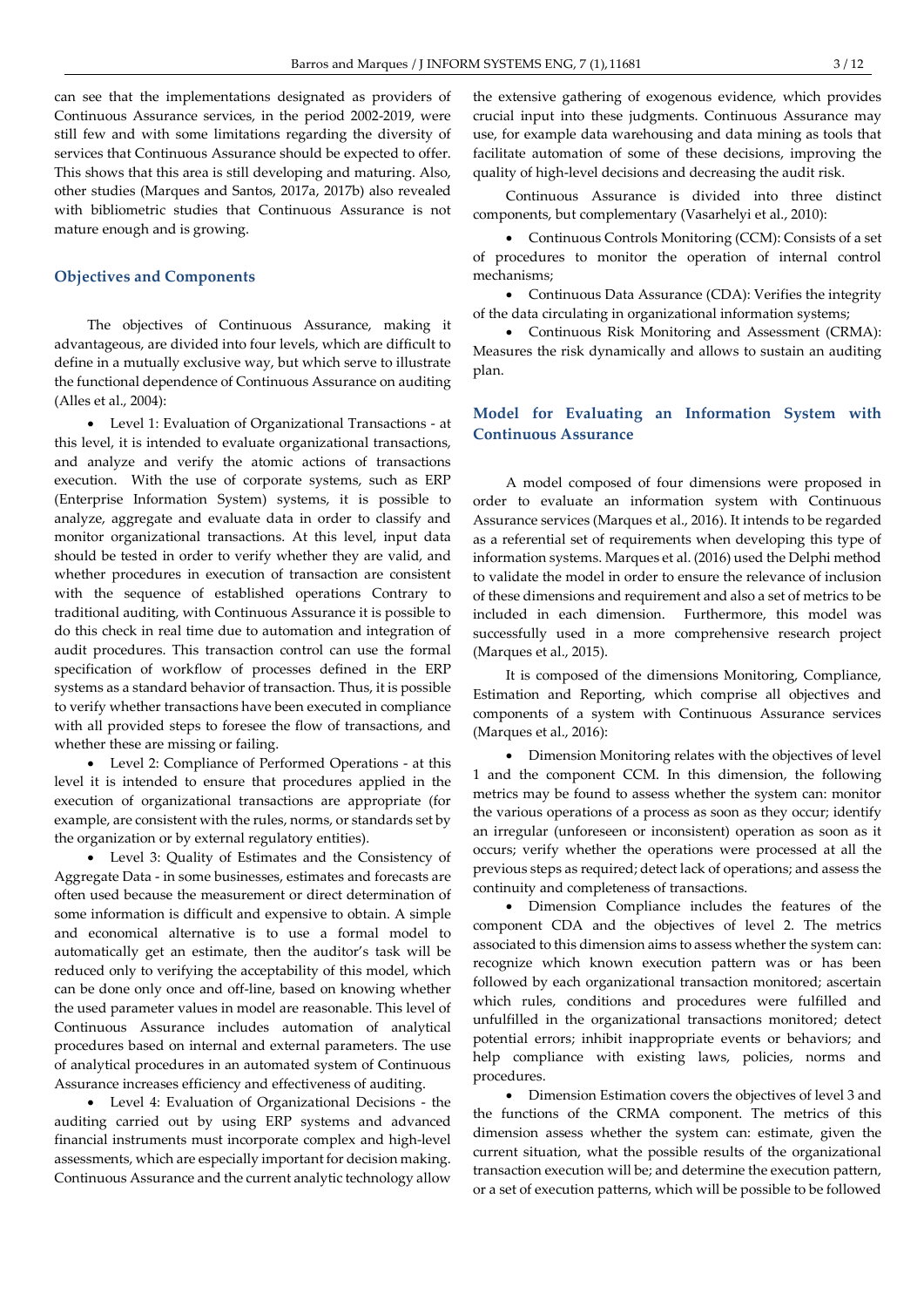by the organizational transactions monitored, according to the current status of execution.

 Dimension Reporting includes the features of all components and the objectives of all levels. The metrics of this dimension must assess whether the system can: report the results of the monitoring of transactions; notify the results of the verification of compliance; inform the results of estimation; and alert users of irregular situations in monitoring, compliance verification and estimation of negative results.

Table 1 concisely summarizes this model, presenting quantitatively measurable metrics for each dimension.

Table 1. Dimensions of the model and their metrics

| <b>Dimensions</b> | <b>Metrics</b>                                                                                                                                                                                                                                                                                                                                                                             |
|-------------------|--------------------------------------------------------------------------------------------------------------------------------------------------------------------------------------------------------------------------------------------------------------------------------------------------------------------------------------------------------------------------------------------|
| Monitoring        | Real-time monitoring of operations<br>Real-time identification of irregular operations<br>Real-time verification of processing of required<br>operations at all previous steps<br>Real-time detection of lack of operations<br>Real-time assessment of the state of execution of<br>business transactions                                                                                  |
| Compliance        | Recognition of execution patterns<br>Ascertaining of fulfilling of rules<br>Detection of potential errors<br>Verification of compliance of existing policies                                                                                                                                                                                                                               |
| Estimation        | Estimation of possible results<br>Determination of possible execution patterns<br>which are likely to be followed                                                                                                                                                                                                                                                                          |
| Reporting         | Real-time presentation of the executed operations<br>which were monitored<br>Real-time presentation of the compliance<br>verification in transactions executions<br>Real-time presentation of the risk estimated on<br>determining possible execution patterns<br>Real-time alert for irregular situations in<br>monitoring, compliance verification and<br>estimation of negative results |

## Related Work

An organization in the steel industry with 234 industrial and commercial units, present in 10 countries and with shares in New York Stock Exchange, was forced to implement measures of Continuous Assurance in accordance with SOX requirements. After these measures, all processes had to be documented and information started to be disclosed in time and with their integrity ensured and it held the participants responsible, inhibiting the occurrence of fraud (Hargadon and Fanelli, 2002).

Siemens has made an effort in this area, and it has successfully experimented some aspects of Continuous Assurance, namely, to ensure the integrity of its ERP systems and their automated modules with audit functions. Siemens's project proposes a methodology to monitor and evaluate the daily configuration of various settings of existing controls using CCM, because about 68% of its audit activities could be fully automated. Thus, an independent system was developed for interacting with read-only operations with the existing information systems and for reporting system and alarms in case of emergency (Alles et al., 2006).

These implementations have ensured the effectiveness, efficiency and a timely character to the audit procedures (Alles et al., 2006, 2008). For example, the use of CCM at Siemens Financial Services enabled significant improvements in the average exception rate, through the testing and monitoring of performance analytics (e.g. input checks, validity checks, and compliance with regulations and internal policies). In some departments, the reduction in the average exception rate was over 20% in the first year of implementation.

Also, and according to Vasarhelyi et al. (2010), one of the biggest banks in Brazil, with more than 1400 branches, has implemented measures for Continuous Assurance, proving the viability and benefits of these measures. This institution has a CDA, a system which daily analyses more than five million accounts and generates about six thousand alerts a month. This system aims to increase productivity with efficiency and quality and its mission is to assess the risks and controls automatically and continuously in order to identify exceptions, anomalies, trends and indicators of risk; advise about controls, risk assessment; and contribute to the corporate governance. These features include all products, processes and services which enable data extraction and analysis. The taken approaches are of detection (routines to detect possible errors), of deterrence (routines to inhibit inappropriate behavior and events), financial (routines to reduce or avoid losses), and of compliance (routines to ensure compliance with applicable laws, policies and standards) (Vasarhelyi et al., 2010).

The audits carried out by sampling once a year are insufficient for the current business model. Thus, continuous auditing is the answer to greater effectiveness in combating fraud and errors and thus increasing investor confidence. It is important that transaction anomalies are found within organizations in real time and that their report is immediately issued (Boyda¸s and Hazar, 2021). Initially, continuous auditing software becomes a time-consuming process, as it requires a highly specialized service. However, the same modules can be used over and over again, reducing costs in the long run. Continuous auditing also allows remote access to company data, thus allowing auditors to carry out the audit outside the entity's location, thus reducing the audit cost and increasing time efficiency. The authors state that the concept of continuous audit is still not widely used by organizations, the implementation methods are still in the research phase and still have great difficulties in execution, however the continuity of research that has been verified and the development of information systems, will eliminate the difficulties of implementation and their use will be exponential (Boyda¸s and Hazar, 2021).

A study (Ezzamouri and Hulstijn, 2018) in the public sector, more specifically in some municipalities in the Netherlands, shows the opportunities and needs to continuously monitor and evaluate financial data in the social area, as these services were decentralized from the government to the municipal level. According to the study, it was found that the technology applied to continuous monitoring easily detects errors and deviations, making it easier to carry out improvement processes.

Marques et al. (2015; 2018) developed an innovative solution in order to implement Continuous Assurance services in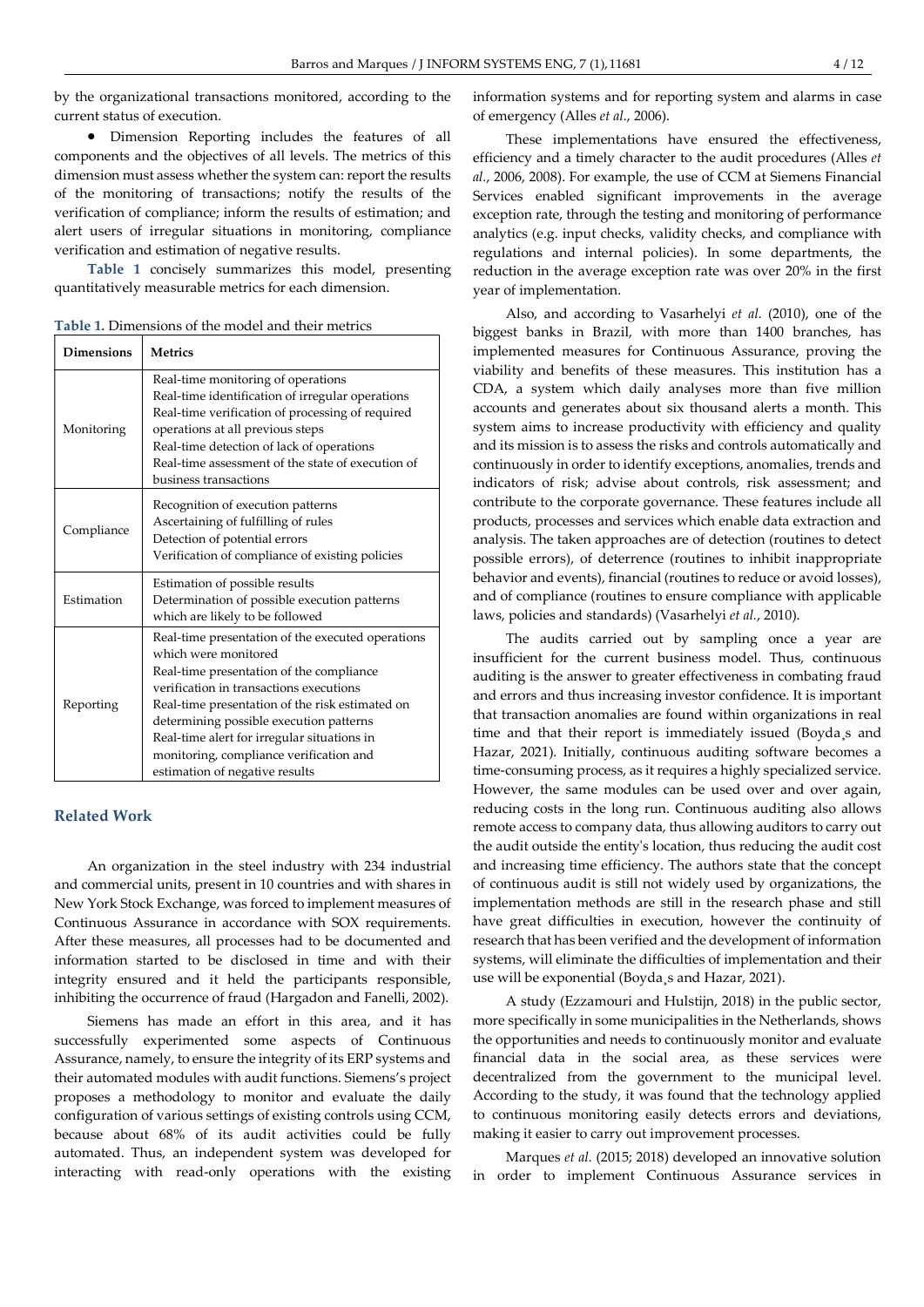information systems applicable to any business process, regardless of its type, dimension, business area or even its information system support technology, supported by an ontological model at an abstraction level that guarantees that contextual independence. The results analysis from an implementation of this solution allowed to ensure the feasibility and the effective use of the solution.

A study was carried out in Indonesia (Soedarsono et al., 2019), inquiring taxpayers from various Ministries, with the aim of researching the effects of the quality of information and management support, for the application of a continuous auditing and monitoring in the government sector. Continuous monitoring was implemented in real time to monitor the government's financial performance and concluded that the quality of information positively affects the application of continuous auditing and continuous monitoring, namely in the availability of real-time data for each technical area, the improving financing processes and increasing human resources skills. The authors also suggest the creation of a regulation for the transition from manual preventive procedures to automatic detection controls in order to increase the effect of continuous auditing and continuous monitoring to be reported to information users and management.

At a renowned public university in the USA, a continuous monitoring system was implemented in the internal audit department, for shopping cards used by university employees (Tronto and Killingsworth, 2021). The usefulness of this implementation was to reduce the amount of documentation, and the costs associated with the analysis of this documentation, thus allowing the purchase of services and goods of reduced value to be more efficient. To reduce the risk of misuse of the card by employees, preventive actions were implemented in order to combat fraud. The project was successful, demonstrating that continuous monitoring plays a very important role in internal auditing, reducing the time required for checking transactions.

## Methodology

Considering that the main objective of this study is to explore, from the internal auditor's perspective, the degree of importance and use of Continuous Assurance services. The following research questions were therefore raised:

 RQ1: What are the most relevant Continuous Assurance services from the perspective of the internal auditor?

 RQ2: What Continuous Assurance services are most used by the internal auditor?

• RQ3: What factors influence the importance assigned by internal auditors to the Continuous Assurance service?

 RQ4: What factors influence the use of the Continuous Assurance service by internal auditors?

 RQ5: Is the degree of importance of the Continuous Assurance service, from the internal auditor's point of view, equivalent to the degree of use of the Continuous Assurance service?

This is an exploratory study that uses a qualitative methodology. We opted for a questionnaire survey applied to

professionals linked to the internal auditing function of companies of any size and of any sector of activity, between January and February 2019. The questionnaire was distributed by the social network LinkedIn. In this social network, private messages were sent to professionals who identify themselves in their profile as internal auditors in Portugal, asking them to respond to the questionnaire. In total, about 600 of these messages were sent.

The questionnaire was divided into four parts: the first was to know the profile of the respondent (age, gender, academic qualifications, possession of an auditing certification, professional experience in auditing in number of years and function.), the second was intended to characterize the company where respondent works (size of the company in which the respondent works, number of internal auditors in the company), the third was to collect data on the degree of importance of the Continuous Assurance service and the fourth part about the use of the Continuous Assurance service. The third and fourth parts were supported by the dimensions and metrics included in the information systems model for evaluating information systems with Continuous Assurance services presented above.

Regarding questions of importance and use of Continuous Assurance, a Likert Scale was used, consisting of qualitative variables with an ordinal scale of measurement in which the different categories of the scale are ordered in a graduated order, and the respondent can choose between five possible answers. Regarding the scale of response, it was used "not important", "slightly important", "moderately important", "important" and "very important" to the question of degree of importance. For the question of degree of use, it was used the options "not implemented", "rarely", "casually", "frequently" and "always".

# RESULTS AND DISCUSSION

#### Sample Characterization

The sample of this study consists of 91 valid answers to the questionnaire.

The first part of the questionnaire, with respect to the characterization of the respondents, shows that most of the respondents, approximately 75.82%, are between 25 and 45 years of age (36.26% between 25 and 35 years and 39.56% between 35 and 45 years). About 15.38% are in the 46-55 age group, only 5.49% are under 25 years old and 3.30% of the sample are over 55 years old. The respondents are mostly male, about 73.63% of the answers, and the remaining respondents are female.

Regarding academic qualifications, it is observed that most of the respondents, 49.45%, have an undergraduate degree. In addition, 25.27% have a postgraduate degree, 23.08% have a master's degree and only 2.20% got a PhD.

The majority of respondents do not have any audit certification, corresponding to 64.84% of the answers. It should be noted that 21.98% of the sample are CIA (Certified Internal Auditor), and this percentage is still representative. There are also CISA (Certified Information Systems Auditor) and CRMA (Certified in Risk Management Assurance) corresponding to 3.30%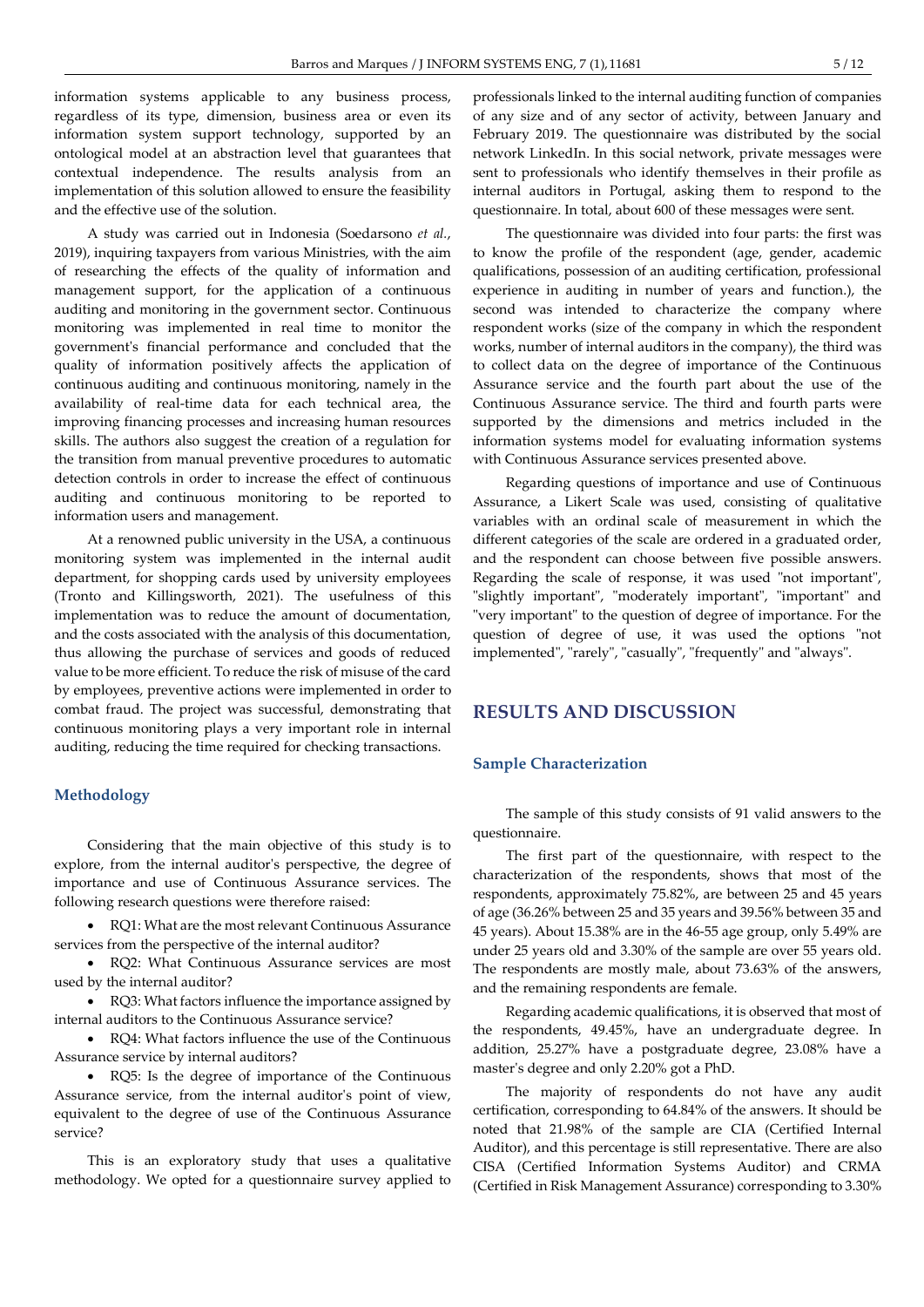and 2.20% respectively, but without great impact on the total sample. The response regarding other certifications obtained 7.69% of the answers, indicating essentially internal certifications based on the activity/department of the organization in which the respondent is inserted.

Regarding the professional experience of the respondents, we found that the those who have to less than 5 years of experience and between 11 to 20 years have similar frequency, with 28.57% and 27.47%, respectively. However, most of them, about 38.46%, have between 5 and 10 years of experience, and, finally, only 5.49% worked for more than 20 years. Furthermore, 71.43% of respondents perform auditing functions, 12.09% management functions and the other administrative, financial, accounting or information systems functions.

Concerning the questions in the second part of the questionnaire which characterizes the companies where respondents work, it was found that the vast majority, around 79.12%, work in a large company, 16.48% work in a mediumsized enterprise, only 3.30% work in a small enterprise and only one respondent works in a microenterprise. The categories of micro, small and medium-sized enterprises is based on the European Commission Recommendation 2003/361/EC of 6 May 2003 concerning the definition of micro, small and medium-sized enterprises.

With regard to the number of internal auditors working in the audit department where the respondent is inserted, the data show that 10.99% of respondents indicate that there is only one auditor in that department, 25.27% of respondents indicate that it is composed of 2 to 4 auditors, 24.18% indicate that it is composed of 5 to 10, and 39.56% of respondents say that there are more than 10 auditors working. This last finding is expected since the vast majority work in a large company.

By relating some of the variables presented previously, it is possible to obtain a more detailed characterization of the sample. For example, Table 2 shows that 52.75% of the respondents working in a large company do not have any audit certification and only 16.48% are CIA. The remaining CIA work in mediumsized enterprises (3.30%), and in small and microenterprises (1.10% each). It should be noted that the only respondent who answered the questionnaire working in a microenterprise is CIA. We can also observe that almost 65% of the respondents, regardless of the size of the company where they work, have no audit certification. This percentage is similar when we analyze the number of professionals without certification by company size.

Table 2. Certification of Respondents by Company Size

|                        | No<br>Certific | <b>CIA</b> | <b>CISA</b> | <b>CRMA</b> Others |          | Total   |
|------------------------|----------------|------------|-------------|--------------------|----------|---------|
| Large Company          | 52.75%         | 16.48%     | 2.20%       | 1.10%              | 6.59%    | 79.12%  |
| Medium-Size<br>Company | 9.88%          | 3.30%      | 1.10%       | 1.10%              | 1.10%    | 16.48%  |
| Small Company          | 2.20%          | 1.10%      | $0.00\%$    | $0.00\%$           | $0.00\%$ | 3.30%   |
| Microenterprise        | $0.00\%$       | 1.10%      | $0.00\%$    | $0.00\%$           | $0.00\%$ | 1.10%   |
| Total                  | 64.84%         | 21.98%     | 3.30%       | 2.20%              | 7.69%    | 100.00% |

Analyzing Table 3, we found that of the 79.12% participants who work in a large company, almost half have more than 10 internal auditors in their companies. It is also clear that 5.49% of respondents working in a large company have only one auditor. It should be also noted that the respondent working in the microenterprise indicated that there are between 2 and 4 auditors and that a respondent, working in a small company, specified that there are more than 10 auditors.

Table 3. Number of Auditors by Company Size

|                      | 1        | $2 - 4$  | $5-9$    | $10+$    | Total   |
|----------------------|----------|----------|----------|----------|---------|
| Large Company        | 5.49%    | 16.48%   | 20.88%   | 36.26%   | 79.12%  |
| Medium-Size Company  | 3.30%    | 7.69%    | 3.30%    | 2.20%    | 16.48%  |
| <b>Small Company</b> | 2.20%    | $0.00\%$ | $0.00\%$ | 1.10%    | 3.30%   |
| Microenterprise      | $0.00\%$ | 1.10%    | $0.00\%$ | $0.00\%$ | 1.10%   |
| Total                | 10.99%   | 25.27%   | 24.18%   | 39.56%   | 100.00% |

#### Answers to Research Questions and Discussion

## RQ1: What are the most relevant Continuous Assurance services from the perspective of the internal auditor?

To answer this question, we outline a ranking for the metrics of each dimension. The choice fell on the measure of location of central tendency: mode. Mode is the most frequent value of the responses made available to the respondent. It depends only on the frequency of observations and not on their value, and is not affected by extreme values, which makes it a very robust measure (Martinez and Ferreira, 2007). Table 4 shows the distribution of the answers by the various answer options; the mode being represented in bold for every metric.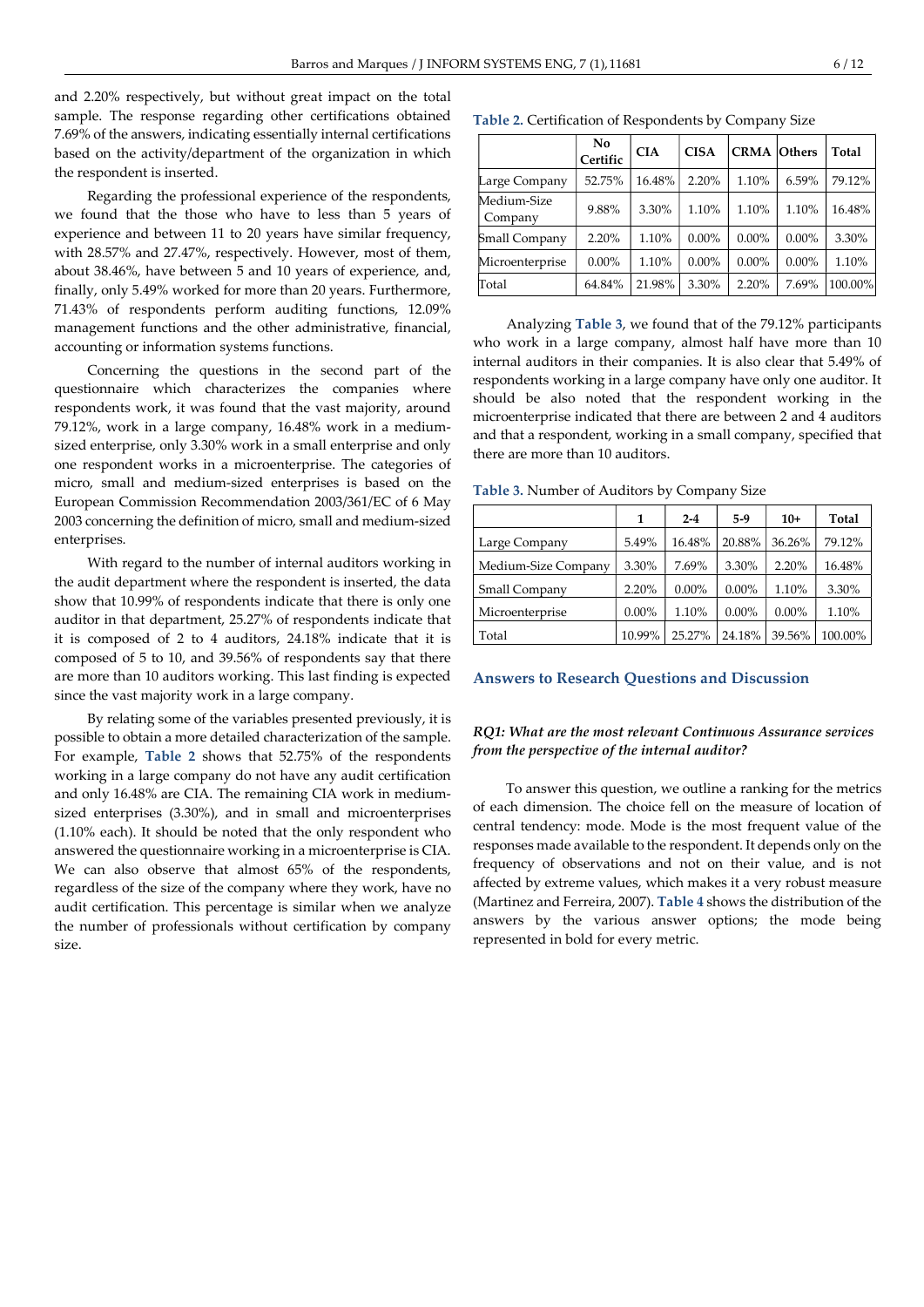| <b>Dimensions</b> | <b>Metrics</b>                                                                                                           | <b>Not</b><br>Important | Slightly<br>Important | Moderately<br>Important | Important | <b>Very</b><br>Important |
|-------------------|--------------------------------------------------------------------------------------------------------------------------|-------------------------|-----------------------|-------------------------|-----------|--------------------------|
| Monitoring        | Real-time monitoring of operations                                                                                       | 2.20%                   | 6.59%                 | 21.98%                  | 45.05%    | 24.18%                   |
|                   | Real-time identification of irregular<br>operations                                                                      | 1.10%                   | 2.20%                 | 7.69%                   | 29.67%    | 59.34%                   |
|                   | Real-time verification of processing of<br>required operations at all previous steps                                     | 2.20%                   | 6.59%                 | 19.78%                  | 51.65%    | 19.78%                   |
|                   | Real-time detection of lack of operations                                                                                | 1.10%                   | 2.20%                 | 5.49%                   | 39.56%    | 51.65%                   |
|                   | Real-time assessment of the state of execution<br>of business transactions                                               | 2.20%                   | 7.69%                 | 20.88%                  | $47.25\%$ | 21.98%                   |
| Compliance        | Recognition of execution patterns                                                                                        | 1.10%                   | 1.10%                 | 15.38%                  | 47.25%    | 35.16%                   |
|                   | Ascertaining of fulfilling of rules                                                                                      | 1.10%                   | 6.59%                 | 13.19%                  | 46.15%    | 32.97%                   |
|                   | Verification of compliance of existing policies                                                                          | $0.00\%$                | 6.59%                 | 9.89%                   | 39.56%    | 43.96%                   |
|                   | Detection of potential errors                                                                                            | 1.10%                   | 4.40%                 | 3.30%                   | 45.05%    | 46.15%                   |
| Estimation        | Estimation of possible results                                                                                           | 1.10%                   | 1.10%                 | 3.30%                   | 35.16%    | 59.34%                   |
|                   | Determination of possible execution patterns<br>which are likely to be followed                                          | 1.10%                   | $0.00\%$              | 5.49%                   | 39.56%    | 53.85%                   |
| Reporting         | Real-time presentation of the executed<br>operations which were monitored                                                | 1.10%                   | 6.59%                 | 23.08%                  | 42.86%    | 26.37%                   |
|                   | Real-time presentation of the compliance<br>verification in transactions executions                                      | 1.10%                   | 5.49%                 | 8.79%                   | 49.45%    | 35.16%                   |
|                   | Real-time alert for irregular situations in<br>monitoring, compliance verification and<br>estimation of negative results | 2.20%                   | 2.20%                 | 9.89%                   | 36.26%    | 49.45%                   |
|                   | Real-time presentation of the risk estimated<br>on determining possible execution patterns                               | 1.10%                   | 3.30%                 | 23.08%                  | 42.86%    | 29.67%                   |

Table 4. Distribution of responses regarding the importance assigned to each metric

The "not important" option has achieved extremely low response rates, so this means that internal auditors are aware of the importance of Continuous Assurance services.

Regarding the Monitoring dimension, the metrics "realtime identification of irregular operations" and "real-time detection of lack of operations" were considered the most important, having both obtained more than half of the respondents considering them very important. The importance attributed to this dimension by the internal auditors is very notorious. Regarding the Compliance dimension, it is important to note that the metric "ascertaining of fulfilling of rules" did not obtain any "not important" response, thus showing the concern of all auditors in complying with regulations and legislation, however, despite the mode being "very important", this ranks second, with metric "detection of potential errors" being the most important.

All metrics in the Estimation dimension were "very important" as mode, with a response frequency greater than 50%. In addition to the "real-time identification of irregular operations" metrics from the Monitoring dimension, we have the "estimation of possible results" metric, with a similar number of responses in the "very important" option (almost 60%). Of the 15 metrics considered in the study, these two are the most important in the perspective of internal auditors. We can also verify that the "real-time alert for irregular situations in monitoring, compliance verification and estimation of negative results" was considered the most important in the Reporting dimension, obtaining almost 50% of the responses.

The response options which correspond to the highest importance (important and very important) were the most frequent, allowing to confirm that the overwhelming majority of respondents are aware of the benefits that the Continuous Assurance service provides in an organization and the importance may have in the execution of the audit work. The sum of responses in these two response options is always higher than 69% in each metric, with some of them reaching close to 95% of the answers.

## RQ2: What Continuous Assurance services are most used by the internal auditor?

In the same way of the previous question, we used mode to analyze the degree of use of each metric under analysis. Table 5 shows the frequency of responses obtained in each response option by dimension and metric of the model. Similarly, the mode is represented in bold.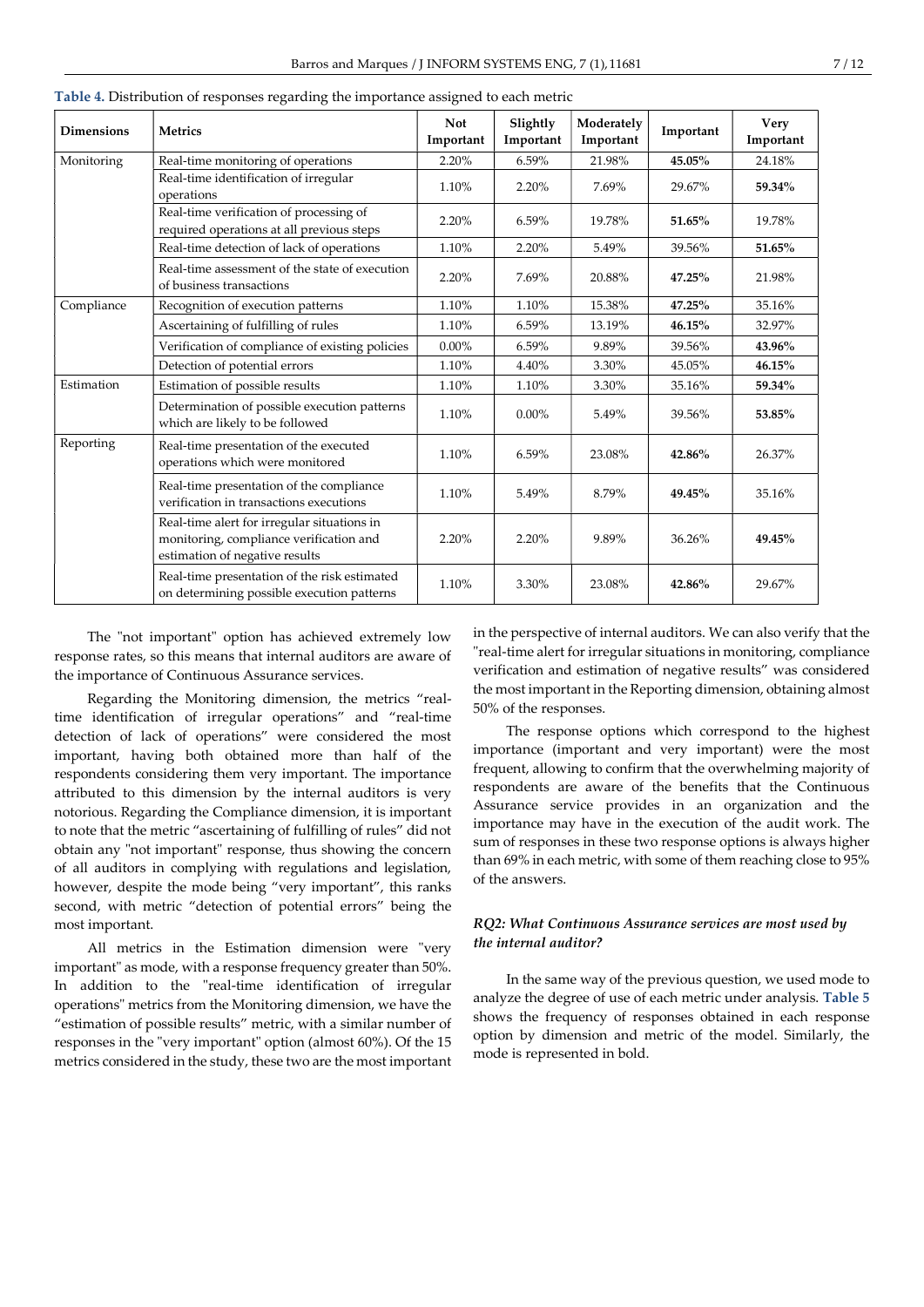| <b>Dimensions</b> | Metrics                                                                                                               | <b>Not</b><br>Implemeted | Rarely | Casually | Frequently | Always |
|-------------------|-----------------------------------------------------------------------------------------------------------------------|--------------------------|--------|----------|------------|--------|
| Monitoring        | Real-time monitoring of operations                                                                                    | 19.78%                   | 6.59%  | 18.68%   | 39.56%     | 15.38% |
|                   | Real-time identification of irregular operations                                                                      | 20.88%                   | 4.40%  | 20.88%   | 34.07%     | 19.78% |
|                   | Real-time verification of processing of required operations at all<br>previous steps                                  | 16.48%                   | 9.89%  | 15.38%   | 40.66%     | 17.58% |
|                   | Real-time detection of lack of operations                                                                             | 20.88%                   | 7.69%  | 15.38%   | 40.66%     | 15.38% |
|                   | Real-time assessment of the state of execution of business transactions                                               | 15.38%                   | 9.89%  | 20.88%   | 36.26%     | 17.58% |
| Compliance        | Recognition of execution patterns                                                                                     | 13.19%                   | 6.59%  | 24.18%   | 38.46%     | 17.58% |
|                   | Ascertaining of fulfilling of rules                                                                                   | 3.30%                    | 4.40%  | 14.29%   | 46.15%     | 31.87% |
|                   | Verification of compliance of existing policies                                                                       | 6.59%                    | 1.10%  | 16.48%   | 39.56%     | 36.26% |
|                   | Detection of potential errors                                                                                         | 7.69%                    | 4.40%  | 13.19%   | 50.55%     | 24.18% |
| Estimation        | Estimation of possible results                                                                                        | 5.49%                    | 8.79%  | 19.78%   | 40.66%     | 25.27% |
|                   | Determination of possible execution patterns which are likely to be<br>followed                                       | 10.99%                   | 7.69%  | 16.48%   | 47.25%     | 17.58% |
| Reporting         | Real-time presentation of the executed operations which were<br>monitored                                             | 20.88%                   | 9.89%  | 18.68%   | 35.16%     | 15.38% |
|                   | Real-time presentation of the compliance verification in transactions<br>executions                                   | 5.49%                    | 7.69%  | 18.68%   | 36.26%     | 31.87% |
|                   | Real-time alert for irregular situations in monitoring, compliance<br>verification and estimation of negative results | 17.58%                   | 4.40%  | 15.38%   | 38.46%     | 24.18% |
|                   | Real-time presentation of the risk estimated on determining possible<br>execution patterns                            | 9.89%                    | 7.69%  | 14.29%   | 40.66%     | 27.47% |

Table 5. Distribution of responses regarding the frequency of use of each metric

As shown in the table above, the percentage of answers "not implemented" is more significant than the "not important" in the question about importance. Thus, we immediately perceive a gap between importance and implementation.

Regardless of dimension, the most frequent answer is "frequently". In this question we no longer obtain the maximum scale "always" as the most frequent answer, and the answers were already much more distributed by the response options and not as concentrated in the two maximal scales as in the question about importance.

Analyzing now the percentage of response obtained for the answer that corresponds to Mode, it is observed that in the dimension Monitoring, there are three metrics with higher frequency of use with identical percentages, namely "Real-time verification of processing of required operations at all previous steps", "Real-time detection of lack of operations", and "Realtime monitoring of operations", both with about 40% responses.

In the same way, it is evident that, in the dimension Compliance, the "detection of potential errors" has the highest percentage in the response option that correspond to Mode, obtaining 50.55% of answers. In the Estimation dimension, the two metrics have values not too far apart, but slightly below 50%. Finally, in the Reporting dimension, the most widely used metric is " Real-time presentation of the risk estimated on determining possible execution patterns" with almost 41%.

In addition, we can further conclude that the metrics with the lowest implementation in companies are:

- Real-time identification of irregular operations;
- Real-time detection of lack of operations;

 Real-time presentation of the executed operations which were monitored;

Real-time monitoring of operations;

 Real-time alert for irregular situations in monitoring, compliance verification and estimation of negative results;

 Real-time verification of processing of required operations at all previous steps.

From the ranking of the least implemented metrics, we observe that those that compose the Monitoring dimension are the least implemented and used. This result is in line with what was found in the literature by Marques and Santos (2017a), which demonstrate by a bibliometric study that research on continuous monitoring is scarce and therefore may be one of the causes of the slow growth of research on continuous assurance, and consequently its implementation. Some real-time reporting services are also the least implemented because they are a consequence of the scarce implementation of real-time monitoring, since there will be no real-time reporting without continuous monitoring.

## RQ3: What factors influence the importance assigned by internal auditors to the Continuous Assurance service?

In order to answer this question, the following hypotheses were put forward and the non-parametric Chi-Square independence test was applied, which allows us to determine whether two variables are related. All the characteristics of the respondent will be tested as independent variables. That is, the hypotheses below will be applied for every independent variable.

The hypotheses considered for applying the Chi-Square test are: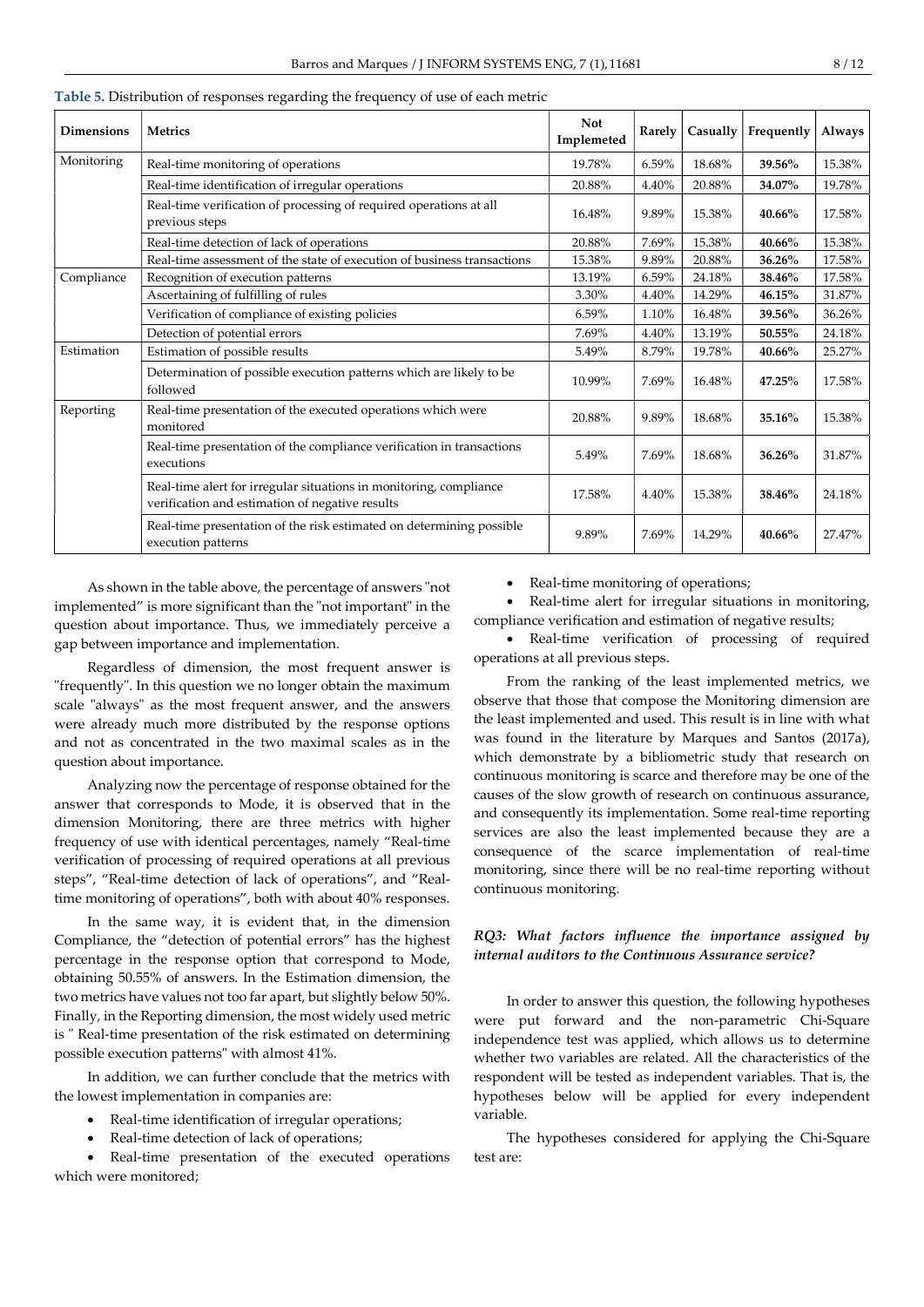H0: The importance assigned to the Continuous Assurance service is independent of the independent variable;

 H1: The importance assigned to the Continuous Assurance service is dependent on the independent variable.

For simplification of the sample: in the company size, since we only obtained 3.30% of the responses of small companies and 1.10% of microenterprises, which are not significant in the total sample, but nevertheless are valid answers, we considered these answers as being of medium-sized companies. In the same line of thinking, and regarding certification in auditing, as we only obtained 3.30% CISA and 2.20% CRMA, which are not significant in the total sample, however, are valid answers, we consider the answers in the category without CIA certification. In total we have 22% CIA and 78% of non-certified respondents.

For a significance level of 5%, the decision rule depends on whether the value of Sig. is greater than 0.05. Table 6 shows the value of Sig. obtained from the Chi-Square test for each metric and independent variable. From this table, we observe that the value of Sig. is almost always greater than 0.05, so we do not reject H0. That is, the importance assigned to the Continuous Assurance service is, in general, independent of the analyzed variables.

| Table 6. Value of Sig. obtained from the Chi-Square test (independence of the perception of importance) |  |  |  |
|---------------------------------------------------------------------------------------------------------|--|--|--|
|                                                                                                         |  |  |  |

| <b>Metrics</b>                                                                                                           | Age   | <b>Sex</b> | <b>Habilitations</b> | Certification | Experience | <b>Job Role</b> | Company<br><b>Size</b> | No. of<br><b>Auditors</b> |
|--------------------------------------------------------------------------------------------------------------------------|-------|------------|----------------------|---------------|------------|-----------------|------------------------|---------------------------|
| Dimension Monitoring                                                                                                     |       |            |                      |               |            |                 |                        |                           |
| Real-time monitoring of operations                                                                                       | 0.672 | 0.634      | 0.941                | 0.865         | 0.314      | 0.355           | 0.197                  | 0.028                     |
| Real-time identification of irregular operations                                                                         | 0.889 | 0.754      | 0.997                | 0.656         | 0.300      | 0.093           | 0.579                  | 0.509                     |
| Real-time verification of processing of required<br>operations at all previous steps                                     | 0.476 | 0.714      | 0.782                | 0.911         | 0.266      | 0.504           | 0.687                  | 0.430                     |
| Real-time detection of lack of operations                                                                                | 0.690 | 0.827      | 0.795                | 0.968         | 0.182      | 0.110           | 0.720                  | 0.204                     |
| Real-time assessment of the state of execution<br>of business transactions                                               | 0.911 | 0.366      | 0.431                | 0.949         | 0.997      | 0.540           | 0.654                  | 0.615                     |
| Dimension Compliance                                                                                                     |       |            |                      |               |            |                 |                        |                           |
| Recognition of execution patterns                                                                                        | 0.742 | 0.063      | 0.676                | 0.785         | 0.829      | 0.190           | 0.816                  | 0.303                     |
| Ascertaining of fulfilling of rules                                                                                      | 0.991 | 0.817      | 0.669                | 0.904         | 0.432      | 0.273           | 0.775                  | 0.078                     |
| Verification of compliance of existing policies                                                                          | 0.774 | 0.536      | 0.744                | 0.497         | 0.427      | 0.430           | 0.988                  | 0.631                     |
| Detection of potential errors                                                                                            | 0.293 | 0.328      | 0.960                | 0.605         | 0.269      | 0.191           | 0.958                  | 0.111                     |
| Dimension Estimation                                                                                                     |       |            |                      |               |            |                 |                        |                           |
| Estimation of possible results                                                                                           | 0.917 | 0.393      | 0.946                | 0.006         | 0.687      | 0.005           | 0.263                  | 0.509                     |
| Determination of possible execution patterns<br>which are likely to be followed                                          | 0.189 | 0.511      | 0.777                | 0.564         | 0.639      | 0.318           | 0.844                  | 0.212                     |
| Dimension Reporting                                                                                                      |       |            |                      |               |            |                 |                        |                           |
| Real-time presentation of the executed<br>operations which were monitored                                                | 0.992 | 0.366      | 0.965                | 0.972         | 0.275      | 0.061           | 0.371                  | 0.852                     |
| Real-time presentation of the compliance<br>verification in transactions executions                                      | 0.885 | 0.449      | 0.961                | 0.842         | 0.065      | 0.111           | 0.785                  | 0.661                     |
| Real-time alert for irregular situations in<br>monitoring, compliance verification and<br>estimation of negative results | 0.931 | 0.243      | 0.271                | 0.903         | 0.199      | 0.661           | 0.677                  | 0.660                     |
| Real-time presentation of the risk estimated on<br>determining possible execution patterns                               | 0.808 | 0.636      | 0.963                | 0.991         | 0.212      | 0.227           | 0.607                  | 0.567                     |

However, we detected three metrics in which the exact opposite is true:

 Real-time monitoring of operations is influenced by the number of auditors - the level of importance attributed to this metric is influenced by the number of auditors within the company, a greater attribution of importance is observed when the department is made up of several internal auditors.

 Estimation of possible results is influenced by certification in internal auditing - the importance attributed to this metric is influenced by audit certification. All respondents who are CIA responded that this metric is "important" or "very important", thus certification influences the importance perceived.

 Estimation of possible results is influenced by the auditor's role – the importance is also related by the auditor's function. It is observed that almost all internal auditors, considered this metric "important" or "very important". Therefore, when an auditor exclusively assumes the internal audit as its main function, the professional gives more importance to this metric.

In these metrics, there is a dependence relation among the variables. An auditor with internal audit certification is more aware of the estimation of potential risks in the execution of his work. And the real-time monitoring of operations is performed more frequently and effectively in a department where works many internal auditors.

We can confirm that regardless of the profile of the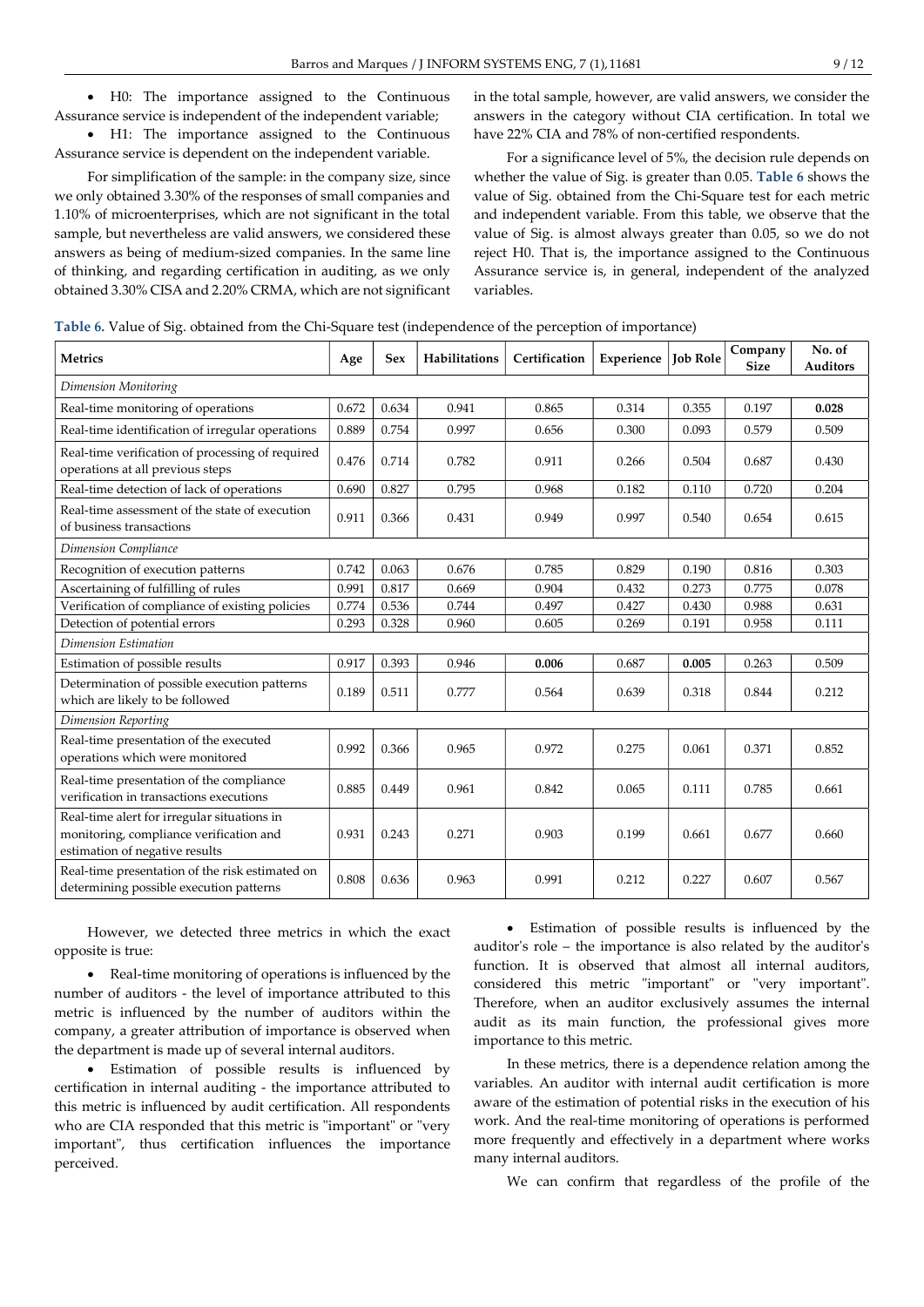respondents and the organization in which they are inserted, all the metrics are important, perhaps because most of them are internal auditors, and they are aware of new knowledge requirements, and they can identify the Continuous Assurance services as services that propose a continuous excellence within the organizational processes.

## RQ4: What factors influence the use of the Continuous Assurance service by internal auditors?

Similar to the previous question, we also used hypotheses

Table 7. Value of Sig. obtained from the Chi-Square test (independence of the use)

| <b>Metrics</b>                                                                                                           | Age   | <b>Sex</b> | Habilitations Certification Experience |       |       | <b>Job Role</b> | Company<br><b>Size</b> | No. of<br><b>Auditors</b> |
|--------------------------------------------------------------------------------------------------------------------------|-------|------------|----------------------------------------|-------|-------|-----------------|------------------------|---------------------------|
| Dimension Monitoring                                                                                                     |       |            |                                        |       |       |                 |                        |                           |
| Real-time monitoring of operations                                                                                       | 0.416 | 0.778      | 0.263                                  | 0.789 | 0.501 | 0.444           | 0.587                  | 0.059                     |
| Real-time identification of irregular operations                                                                         | 0.675 | 0.874      | 0.011                                  | 0.607 | 0.051 | 0.284           | 0.82                   | 0.119                     |
| Real-time verification of processing of required<br>operations at all previous steps                                     | 0.073 | 0.264      | 0.735                                  | 0.508 | 0.171 | 0.555           | 0.915                  | 0.240                     |
| Real-time detection of lack of operations                                                                                | 0.941 | 0.152      | 0.537                                  | 0.908 | 0.159 | 0.282           | 0.396                  | 0.161                     |
| Real-time assessment of the state of execution<br>of business transactions                                               | 0.725 | 0.508      | 0.083                                  | 0.085 | 0.092 | 0.213           | 0.827                  | 0.413                     |
| Dimension Compliance                                                                                                     |       |            |                                        |       |       |                 |                        |                           |
| Recognition of execution patterns                                                                                        | 0.928 | 0.739      | 0.408                                  | 0.774 | 0.221 | 0.653           | 0.626                  | 0.307                     |
| Ascertaining of fulfilling of rules                                                                                      | 0.694 | 0.436      | 0.542                                  | 0.989 | 0.32  | 0.733           | 0.340                  | 0.024                     |
| Verification of compliance of existing policies                                                                          | 0.605 | 0.391      | 0.638                                  | 0.436 | 0.33  | 0.587           | 0.700                  | 0.041                     |
| Detection of potential errors                                                                                            | 0.724 | 0.504      | 0.233                                  | 0.377 | 0.093 | 0.577           | 0.483                  | 0.005                     |
| Dimension Estimation                                                                                                     |       |            |                                        |       |       |                 |                        |                           |
| Estimation of possible results                                                                                           | 0.526 | 0.061      | 0.227                                  | 0.599 | 0.38  | 0.391           | 0.223                  | 0.031                     |
| Determination of possible execution patterns<br>which are likely to be followed                                          | 0.752 | 0.561      | 0.159                                  | 0.338 | 0.622 | 0.202           | 0.652                  | 0.185                     |
| Dimension Reporting                                                                                                      |       |            |                                        |       |       |                 |                        |                           |
| Real-time presentation of the executed<br>operations which were monitored                                                | 0.560 | 0.581      | 0.388                                  | 0.428 | 0.204 | 0.584           | 0.808                  | 0.824                     |
| Real-time presentation of the compliance<br>verification in transactions executions                                      | 0.521 | 0.563      | 0.26                                   | 0.457 | 0.857 | 0.455           | 0.772                  | 0.346                     |
| Real-time alert for irregular situations in<br>monitoring, compliance verification and<br>estimation of negative results | 0.854 | 0.620      | 0.132                                  | 0.743 | 0.304 | 0.341           | 0.549                  | 0.521                     |
| Real-time presentation of the risk estimated on<br>determining possible execution patterns                               | 0.592 | 0.376      | 0.632                                  | 0.685 | 0.463 | 0.427           | 0.485                  | 0.500                     |

However, it should be noted that there are some dependencies, namely:

 Real-time identification of irregular operations is influenced by academic qualifications - the number of answers that do not have this metric implemented is still significant, approximately 21%, however the greater use of this one the greater the academic degree of the respondent.

 Ascertaining of fulfilling of rules is influenced by the number of internal auditors in the department - in departments with more than 5 internal auditors, there is a greater concern in the implementation of this metric, that is, the larger the audit department, the more careful they are in enforcing internal policies.

 Verification of compliance of existing policies is influenced by the number of internal auditors in the department - it is noted that the larger the internal audit department, the greater the compliance check. The high pecuniary compensation of the infractions that the company may practice may be a factor of increased concern in accordance with the law.

 Detection of potential errors is also influenced by the number of internal auditors in the department - the same is true in this metric, there is a dependency of this with the number of internal auditors in the company, somehow this metric is already implemented in the company, only about 8% of the respondents, mostly from departments until 4 auditors, answered that it has not implemented metrics in the company.

for the application of the Chi-Square independence test. In this case, the hypotheses which were tested by the Chi-Square:

 H0: The use of the Continuous Assurance services is independent of the independent variable

 H1: The use of the Continuous Assurance services is dependent of the independent variable

Table 7 shows that most of the dependent variables under analysis are not influenced by the independent variables. And we can verify this fact by the value of Sig. Most variables have a value of Sig. greater than 0.05.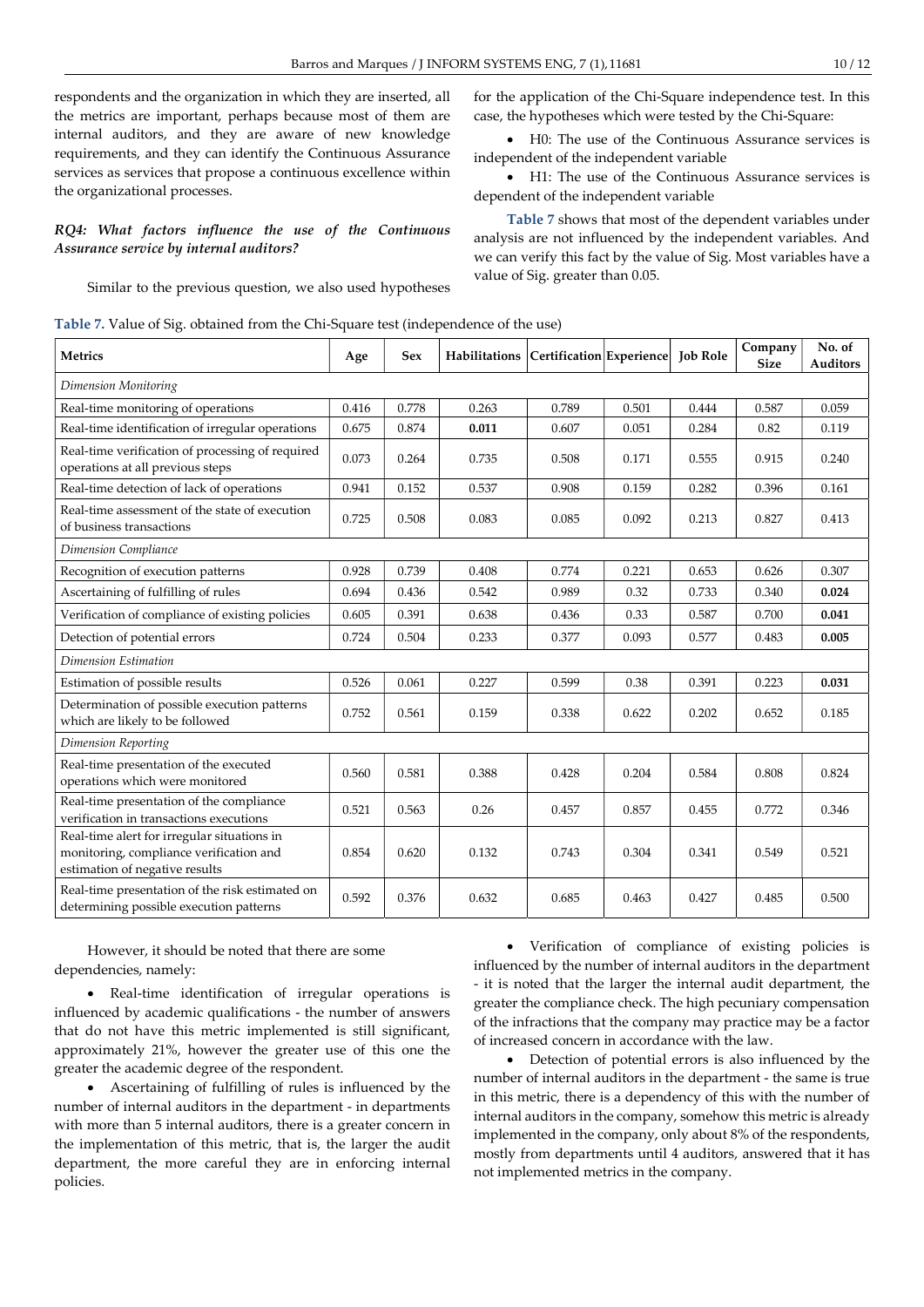Estimation of possible results is influenced by the number of internal auditors in the department – Only around 3% of the respondents in audit department with more than 5 auditors answered that this service is not yet implemented, and it is confirmed that the degree of use of this metric is dependent on the number of auditors in the company.

## RQ5: Is the degree of importance of the Continuous Assurance service, from the internal auditor's point of view, equivalent to the degree of use of the Continuous Assurance service?

To answer this question, it was necessary to work with quantitative variables. Thus, new variables were created from the average of the dimensions, as indicated in Table 8.

In order to obtain the averages of the dimensions, each metric is quantified according to the response of the respondent based on a scale between 1 and 5. Then the average of each dimension of the degree of importance with the degree of use is added, thus forming a pair. For example, we can verify that the average of the dimension Monitoring for the degree of importance (Avg\_Imp\_Dim1) is 4.0484 and the average of the same dimension in the degree of use (Avg\_Use\_Dim1) is 3.2747 (Table 8). The second pair that corresponds to the dimension Compliance, the average of importance obtained 4.11731 and of use obtained 3.7912. In the third pair, that refers to the dimension Estimation, we obtained 4.4780 in the degree of importance and 3.6209 in the degree of use. Finally, in the dimension Reporting we obtained 4,0604 and 3,5275, for the importance and for the use respectively. From this first analysis we can already verify that the average of the degree of importance is superior to the average of the degree of use.

|        |              | Average |
|--------|--------------|---------|
|        | Avg_Imp_Dim1 | 4.0484  |
| Pair 1 | Avg_Use_Dim1 | 3.2747  |
|        | Avg_Imp_Dim2 | 4.1731  |
| Pair 2 | Avg Use Dim2 | 3.7912  |
|        | Avg_Imp_Dim3 | 4.4780  |
| Pair 3 | Avg_Use_Dim3 | 3.6209  |
|        | Avg_Imp_Dim4 | 4.0604  |
| Pair 4 | Avg Use Dim4 | 3.5275  |

Table 8. Average of the dimensions

We intended to know through the test presented below whether the two results obtained, in the degree of importance and of use are related and the degree of this relationship. Through correlation measures, the probability associated to the occurrence of a correlation determined, under the hypothesis of nullity that the variables are unrelated. The correlation coefficient represents the degree of association of the samples. Although we may find different interpretations regarding the correlation coefficient, we have defined in this question that values up to 0.5 have a low correlation.

Table 9 shows a correlation between the degree of importance and the degree of use. As we can demonstrate through the obtained data, the relation is not very strong and direct, that is, there is no correlation between the importance and the use.

|        |                             | Correlation | Sig.  |
|--------|-----------------------------|-------------|-------|
| Pair 1 | Avg_Imp_Dim1 & Avg_Use_Dim1 | 0.249       | 0.017 |
| Pair 2 | Avg_Imp_Dim2 & Avg_Use_Dim2 | 0.420       | 0.000 |
| Pair 3 | Avg_Imp_Dim3 & Avg_Use_Dim3 | 0.213       | 0.043 |
| Pair 4 | Avg_Imp_Dim4 & Avg_Use_Dim4 | 0.432       | 0,000 |

The degree of importance is higher than the degree of use in all dimensions, which can be considered as expected, because the degree of importance is an opinion that depends only on the profile of the respondent and the level of use may depend on several other factors, namely the company profile.

# **CONCLUSIONS**

The present study aimed to understand the importance and the use of Continuous Assurance services from the perspective of the internal service. To this end, data were collected through a questionnaire addressed to internal auditors in Portugal.

As we can see in previous sections, the number of internal auditors that make up an internal audit department is a very influential feature in determining the implementation of some metrics in the business environment. The larger the department, the greater the implementation of these metrics. In our study through the analysis performed, we can mention that the degree of importance assigned to a Continuous Assurance service by the respondent is superior to the degree of use of the Continuous Assurance services. The level of implementation and use is not very different from the percentages identified by the studies presented in the related works subsection.

We can affirm that some Continuous Assurance services are already implemented in medium and large companies and present in the professional life of the internal auditors. However, there is still a lot of work to be done to ensure that the Continuous Assurance service is fully implemented in the organizations.

The research previously done in this subject, and identified in the literature review, concluded that despite the relatively slow evolution, it can be stated that specially in the medium and large companies, most of the internal audit professionals are aware about the importance of implementing a Continuous Assurance system and that the use of some of its services is already somehow established in their daily routines.

This study has two main limitations: the geographic scope, since only responses from internal auditors in Portugal were obtained; and the size of the sample, which being small, does not allow us to generalize the conclusions obtained.

For future research, it may be interesting to study the following topics: explore the use of Continuous Assurance services by public sector entities; and in the perspective of the external auditors, identify the changes in their performance in companies which have Continuous Assurance services. In addition, it will also be interesting to apply the questionnaire periodically in order to assess the evolution of the implementation and use of Continuous Assurance services